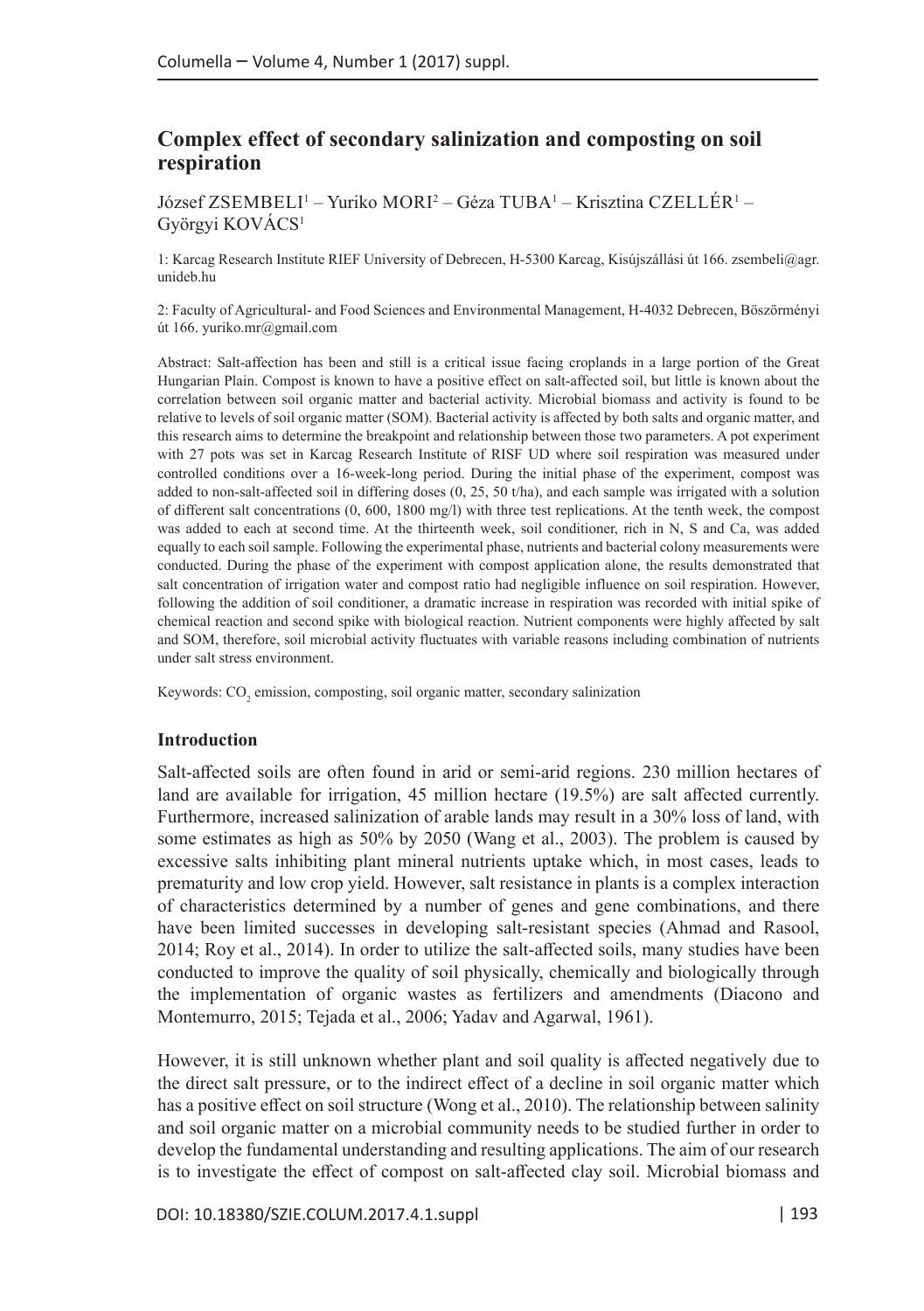activity is found to be relative to levels of soil organic matter (SOM). It is little known whether low microbial biomass is affected directly by salt accumulation or by reduced levels of SOM due to poor plant growth in salt-affected soils. Bacterial activity is affected by both salts and organic matter, and this research aims to determine the breakpoint and relationship between those two parameters.

# **Materials and methods**

A pot experiment was conducted at the Karcag Research Institute RIEF University of Debrecen (KRI) in Karcag, Hungary where the wide range of soil is affected by salinization and sodification due to shallow and saline underground water with high clay contents. It is a representative place where secondary salinization has been observed, so this place was chosen for experiments with high applicability.

The experiment was conducted about 120 days. Parts of experiment design including duration, parameters of measurements, and compost rates were referred to Wong et al. (2009). This experiment investigated the correlation between compost and salt concentration on microbial activity. All treatments were replicated three times.

Soil samples were taken from the grounds of the Karcag Research Institute where underground water did not affect soils with soluble salts. Soils were carefully sieved through 5 cm mesh, and mixed well to provide uniform samples. Soil properties including soluble cations, pH, and humus contents were analyzed prior to field experiment. In this study "Terrasol," which is a mature compost mainly composed of sheep manure products released from KRI, was used. The doses of application were followed by the producer's recommendation.

In the region of Karcag, well water is rich in soluble salts, which leads to salinization and sodification. In this experiment, well water was used to simulate conditions similar to the real situation happening in this region. Well water contains approximately 1800 mg/L of soluble salts and is approximately pH 7.4 year-round with little fluctuations from the past experiments in the institute. Well water was used in this experiment because secondary salinization has been observed around this area with well-water irrigation (Zsembeli et al., 2011).

Each sample was irrigated after the soil became dry (roughly once in one to two weeks) to maintain humidity. Samples were irrigated and monitored for the microbial response to salt accumulation over time. Obviously accumulation of salts increased as time proceeded.

6kg of soil was placed in each 10 L bucket, and incorporated with different amounts of compost during the 1st week of the experiment. All the samples were irrigated after soil dried. Table 1 indicates the experimental design. During the tenth week, compost was added to each sample a second time, effectively doubling the compost/soil ratio. During the final stage, beginning in the thirteenth week, 4.1 g of soil conditioner as recommended by the producer was added equally to each sample (since the sample results were not significantly different at this point). The soil conditioner was a product called "*Solactive*" from Timac Agro. It is rich in nutrients; N  $14\%$ , SO, 28%, CaO 22%, and MgO 2%. Hand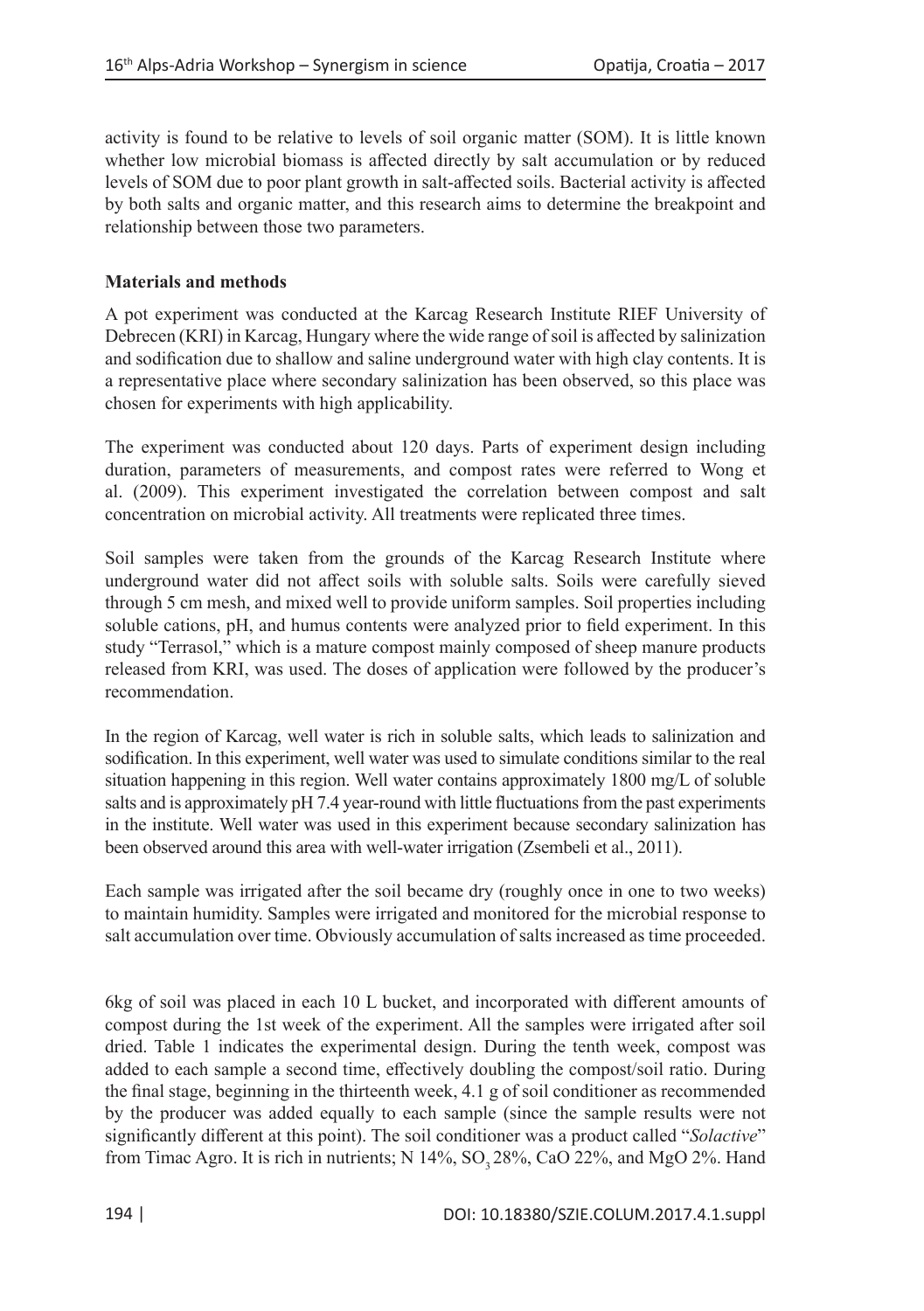tillage was performed after both compost and soil conditioner application to create a more uniform mixture.

The experiment was conducted in a room with moderate temperatures to avoid cold outside weather, and moved outside with overhead cover once the weather became warmer during June. Samples were irrigated 28 times in total amount of 2.6 litres.

| Organic Matter / Salt Concentration | Control $(0 t/ha)$ | Compost $(25 t/ha)$ | Compost $(50 t/ha)$ |
|-------------------------------------|--------------------|---------------------|---------------------|
| $0 \text{ mg/L}$ (control)          | $()$ - $()$        | $0 - 25$            | $0 - 50$            |
| $600 \text{ mg/L}$                  | 600-0              | 600-25              | 600-50              |
| $1800 \text{ mg/L}$                 | 1800-0             | 1800-25             | 1800-50             |

*Table 1. Design of the pot experiment*

To measure soil respiration,  $CO_2$  measurement was often used to monitor the microbial activity.  $CO<sub>2</sub>$  measurement was conducted on the day after irrigation to have same conditions of wetness since the water content of soils has correlation with microbial activities.  $CO_2$  was measured with a Gasalert Micro 5 infrared gas analyser. The same methodology was used in KRI by Zsembeli (2006) previously.

## **Results and discussion**

Our hypothesis was that microbial activity is influenced positively by compost and negatively by salt stress. In order to have some ideas about the correlation between those two parameters we determined the carbon dioxide emission (soil respiration referring to microbial activity) from the treated soils of the pot experiment.

Fig. 1-3 show the results of soils respiration of the soil samples with the same salt/water concentration levels for each compost/soil ratio over the four-month-long duration of the experiment. The results show that application of compost twice did not show significant differences in soil respiration. However, after the application of soil conditioner which is rich in N, S, and Ca, there were significant differences between different irrigation salt concentrations at 98th day ( $P < 3.3e-17$ ). The samples irrigated with 1800 mg/L water had the highest soil respiration, and the lowest respiration level for deionised water. However, after the initial spike, salt concentration was found to have no significant effect on soil respiration when measured at 113th day ( $P = 0.59$ ).

Overall, our data indicate that irrigation did not affect soil respiration with compost application alone. However, high compost ratios slightly improved soil respiration at all levels of salt concentration. Application of soil conditioner after compost triggered the two spikes in soil respiration, and the interaction between salt and compost can be seen ( 98th day: P < 0.026, 113th day: P < 0.030).

First spike was occurred with different salt levels. To amend saline soils,  $\rm CaCO_3^-(lì$ is usually applied to neutralize exchangeable Al or Na, and supplies Ca in acid soils. Ca precipitates as calcite  $(CaCO_3)$  instead of reaching with infiltration.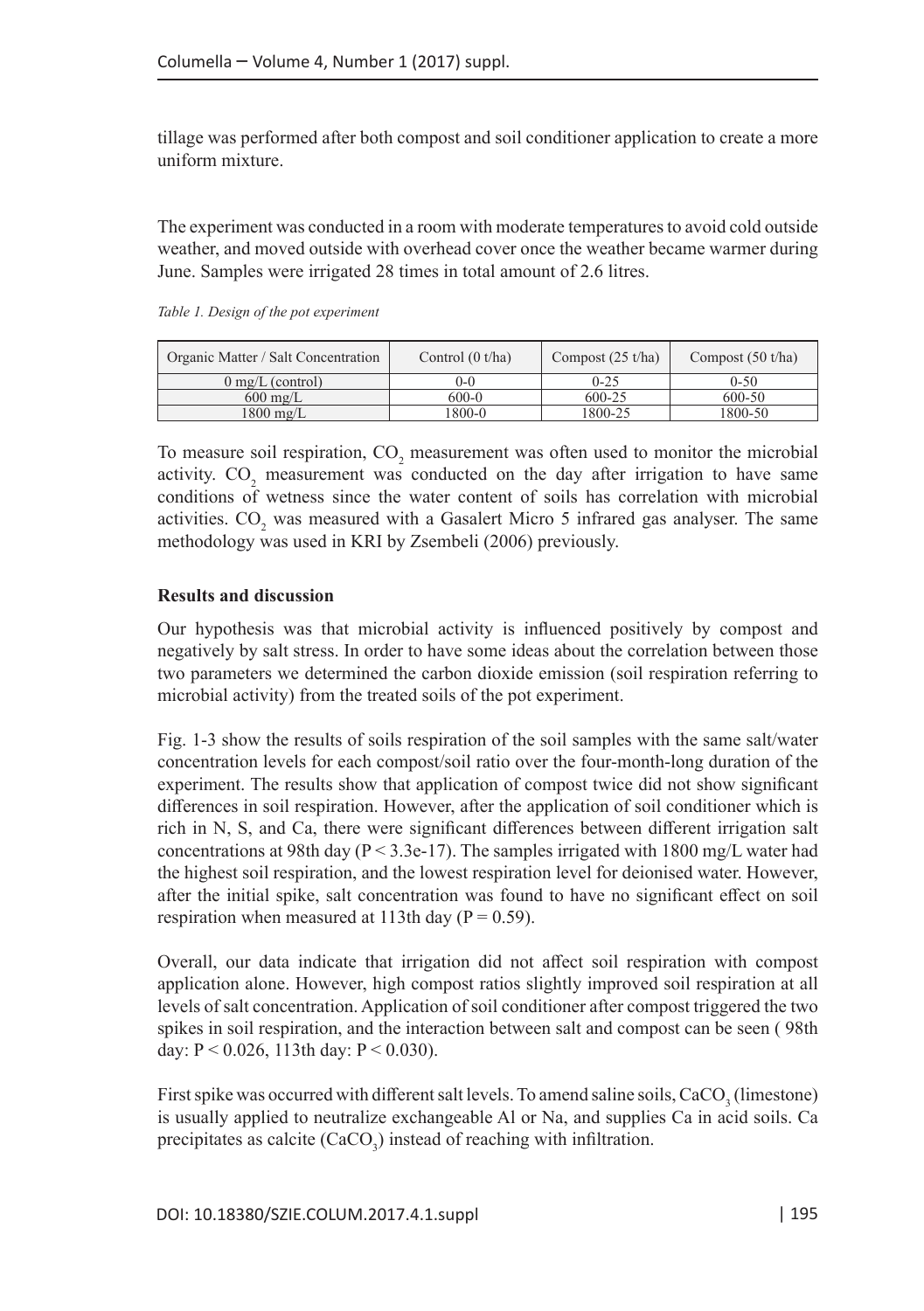

*Figure 1. CO2 emissions under 0 mg / L irrigation with different compost doses*



*Figure 2. CO2 emissions under 600 mg / L irrigation with different compost doses*



*Figure 3. CO<sub>2</sub> emissions under 1800 mg / L irrigation with different compost doses* 

However, in sodic soils, lime is not suitable for reclamation. Limestone can be only used when acidifying amendment is applied prior to lime application. A common amendment procedure is application of gypsum ( $CaSO_4$ · $H_2O$ ). Common acidifying procedure for the reclamation of sodic soils is sulphuric acid and elemental sulphur. It is critical to oxidize sulphuric acid by soil microorganisms, and a lag time is several weeks to months before leaching begins. In general, those reactions take place in soils, which could lead emission of  $\text{CO}_2$  from soil by chemical reaction (Abrol et al, 1988; Bohn et al., 2001).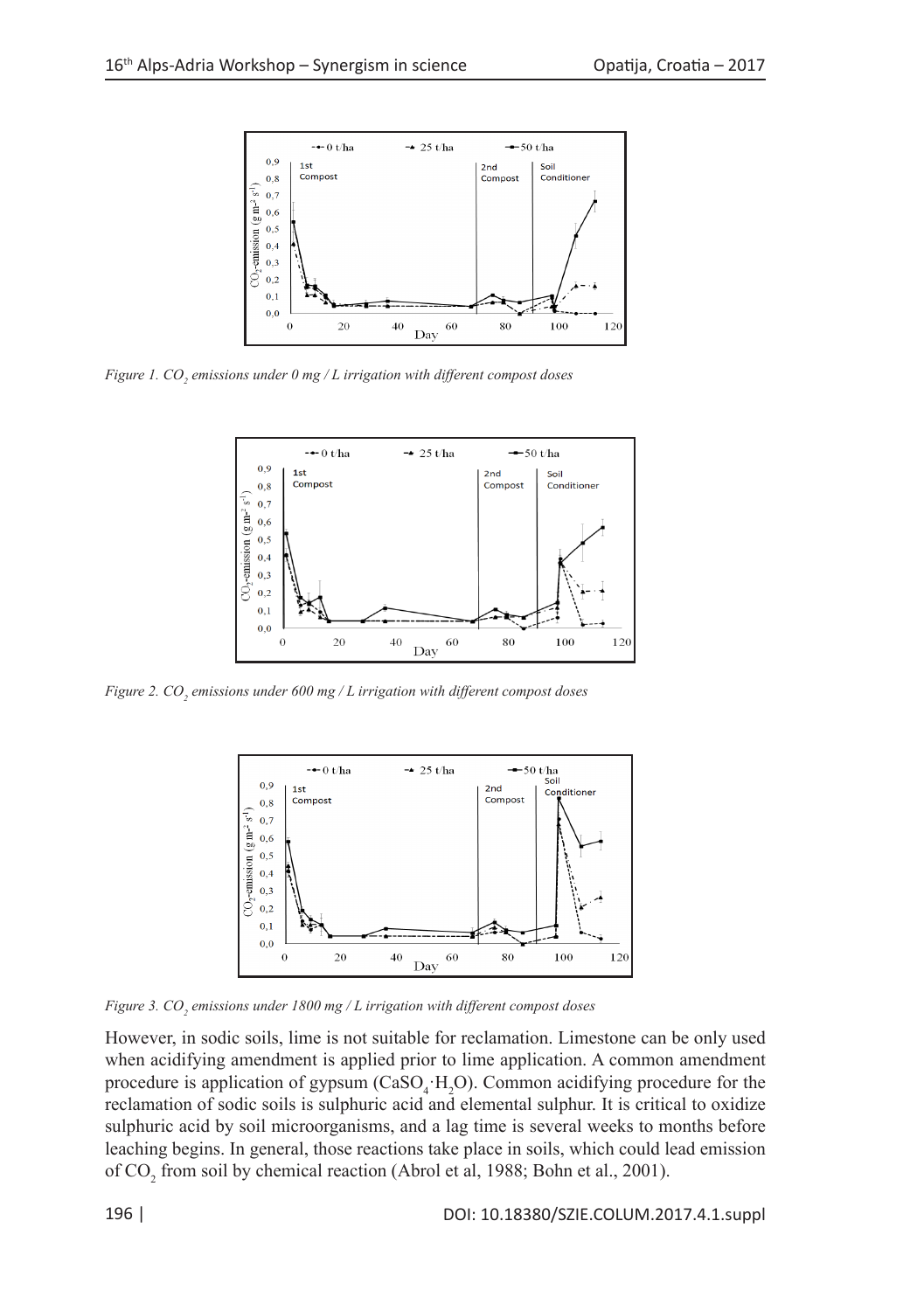Thus, it can predict that sulphur in soil conditioner reacted with water and elements in well water such as sodium. Brinck and Frost (2009) also indicate that Ca can be mobilized through the addition of  $H_2SO_4$ . Gypsum reduces deterioration of clay-rich soil structure and improves infiltration rates. Under high Na and  $HCO<sub>3</sub>$  concentrations, elemental S application converts some of  $HCO_3$  to  $CO_2$  and reduces the precipitation of  $CaCO_3$  and suppresses SAR.

The second spike on 116 days was led by the compost level. Although there were enough compost applied before, soil conditioner was the inducing reason on second spike. It is predicted that composition of compost or total elements were modified after addition of soil conditioner. It could happen because of two possible reasons, either leaching of excess salts or addition of nitrogen causing lower C/N ratio.

In some cases, glucose addition promotes microbial growth, and nitrogen or phosphorus increased at even higher ratio, while carbon addition does not affect respiration (Aldén et al., 2001). Liming has the potential to decrease C mineralization of SOM and plant residues, but mineral N has a positive effect on increasing  $CO_2$  derived from organic matter. However, N effect was cancelled out if lime and N were applied simultaneously (Wachendorf, 2015).

In terms of salt concentration, salinity did not necessary correlate with  $CO_2$  flux in this experiment. Yan and Marschner (2013) also found a similar result that soil respiration rate was highest in the low-salinity treatments and lowest in the mid salinity treatments, while the soil microbial biomass was highest in the high salinity treatments and lowest in the low-salinity treatments. This was attributed to increased substrate availability with high salt concentrations through either increased dispersion of soil aggregates or dissolution or hydrolysis of soil organic matter, which cancels the stresses on the microbial population from high salt concentrations.

Other studies focus respiration from the point of carbon-use efficiency (CUE). CUE is defined as a ratio of growth over C uptake. Riggs and Hobbie (2016) conducted sevenyear of N addition, decomposition rate and respiration of SOM were both measured with decline trends. Additional nitrogen addition decreases CUE due to decreased oxidative enzyme activity. However, the mechanism remains uncertain. According to Manzoni et al. (2012), CUE of soil microbial communities increased as the C/N ratio of the soil or decomposing substrate decreased.

# **Conclusions**

There were no significance of compost and salt on the microbiological activity of the soil till addition of a soil conditioner rich N, S, and Ca. After this addition, there was a chemical reaction, and followed bacterial reaction. Thus, there was more impact of SOM than salt in this experiment. Our results indicate that compost has played a role to suppress salt stress by increasing C/N and essential nutrients. Even though the addition of salt may not have been enough load to be stressed or not enough sufficient time compared to under practical situations where salinity develops to higher degrees, this experiment indicates the situation of starting point of salt-affected soils.